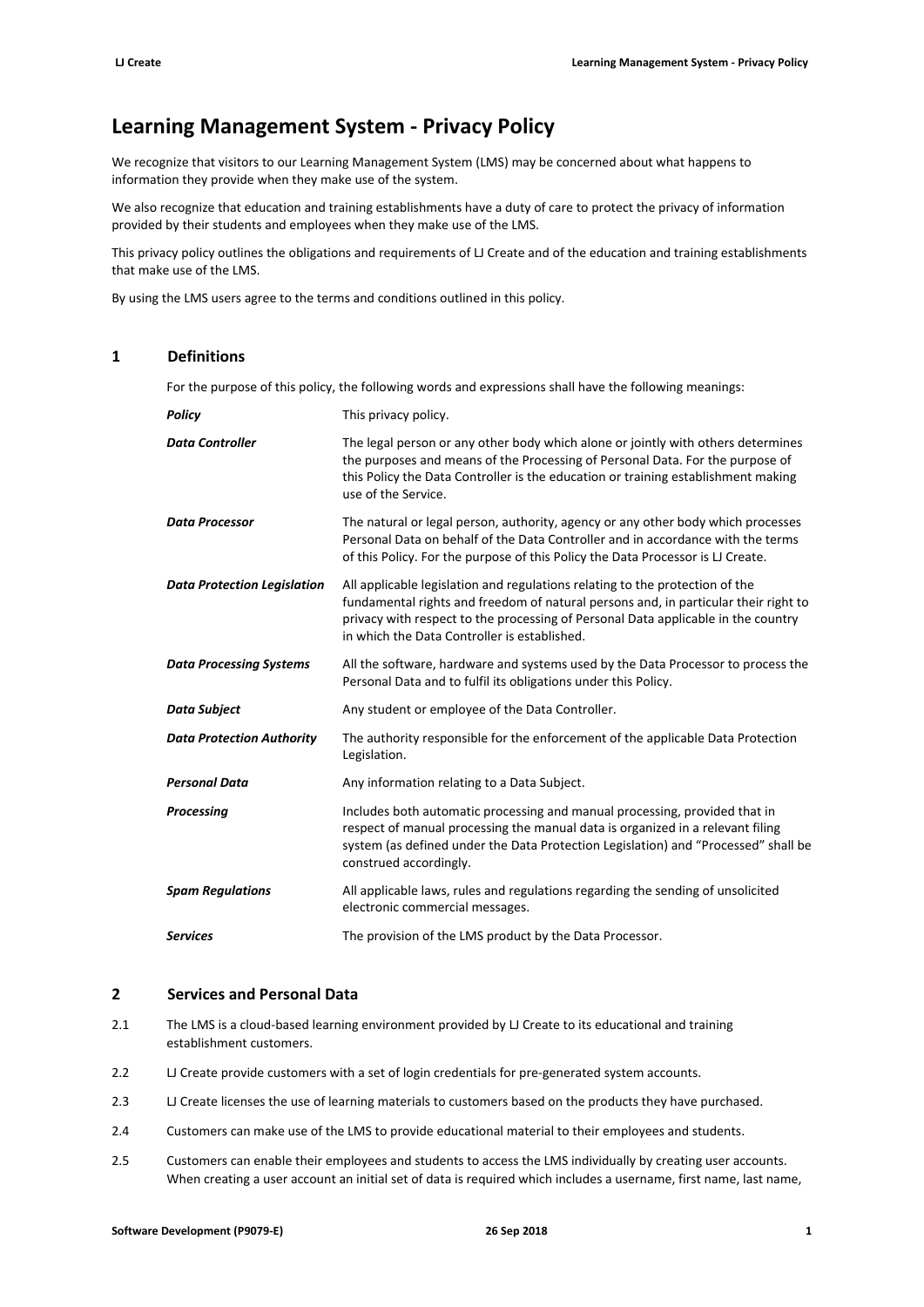email address and password. Customers can choose whether to use real names or aliases for this data. Customers can enable employees and students to self‐register on the LMS.

- 2.6 Customers can assign learning content to user accounts to meet their particular requirements. This can be achieved by allocation of user accounts to groups. As this happens employee and student group membership and assigned work is stored within the LMS.
- 2.7 Customers are required to ensure that system account credentials are kept secure.
- 2.8 As students work through the learning content, their results are tracked and stored within the LMS.
- 2.9 Employees have the ability to generate reports based on student data.
- 2.10 Students can print their performance data reports for personal retention and control.
- 2.11 Students can edit their own password.
- 2.12 Students can request that their teacher or administrator edit their user details including first name, last name, email address and password.
- 2.13 Employees can edit or delete student user personal details.
- 2.14 Employees can delete student result data.
- 2.15 Customers are required to ensure that any Personal Data that is extracted from the LMS by its employees is safeguarded.
- 2.16 LJ Create operates an archiving system to retain student and employee data for a period of no more than 7 years.
- 2.17 LJ Create retains the right to share aggregated de-identified student data for the development, promotion and improvement of its Services.
- 2.18 Employee and student data stored within the LMS is and will remain the property of the customer.
- 2.19 Under no circumstances will LJ Create act as or become the Data Controller of the Personal Data. The customer is and will stay the sole Data Controller of the Personal Data.
- 2.20 Access to student data requires a site code along with either; a student username and password, or an employee username and password.
- 2.21 Individuals can request a copy of all data relating to them stored within the LMS. This request should be made to the individual's LMS site administrator. The LMS provides the site administrator with the ability to generate data for an individual in a tab-separated file that can be opened in popular spreadsheet software and text editors.
- 2.22 Individuals can request that data held about them, within the LMS, is rectified. This request should be made to the individual's LMS site administrator. The LMS provides the site administrator with the ability to rectify data for an individual.
- 2.23 Individuals can request that all data relating to them, within the LMS, is permanently deleted. This request should be made to the LMS site administrator. The LMS provides the site administrator the ability to permanently delete all data for an individual.
- 2.24 Individuals that have an LMS account have the right to complain to the Information Commissioner's Office if they believe there is a problem with the way their data is being handled.
- 2.25 The LMS website makes use of TLS (Transport Layer Security) to guarantee the integrity of the web pages and to ensure customer data is transported securely through an encrypted (SHA‐256) point‐to‐point tunnel between browser and server.

#### **3 Obligations of the Data Processor**

- 3.1 The Data Processor agrees and warrants that it will:
	- (a) only process the Personal Data in accordance with the terms and conditions set out in this Policy and in accordance with any further written instructions from the Data Controller;
	- (b) unless otherwise agreed in writing, only process the Personal Data to the extent and in such manner as is necessary for the provision of the Services or as is required by law or any regulatory body;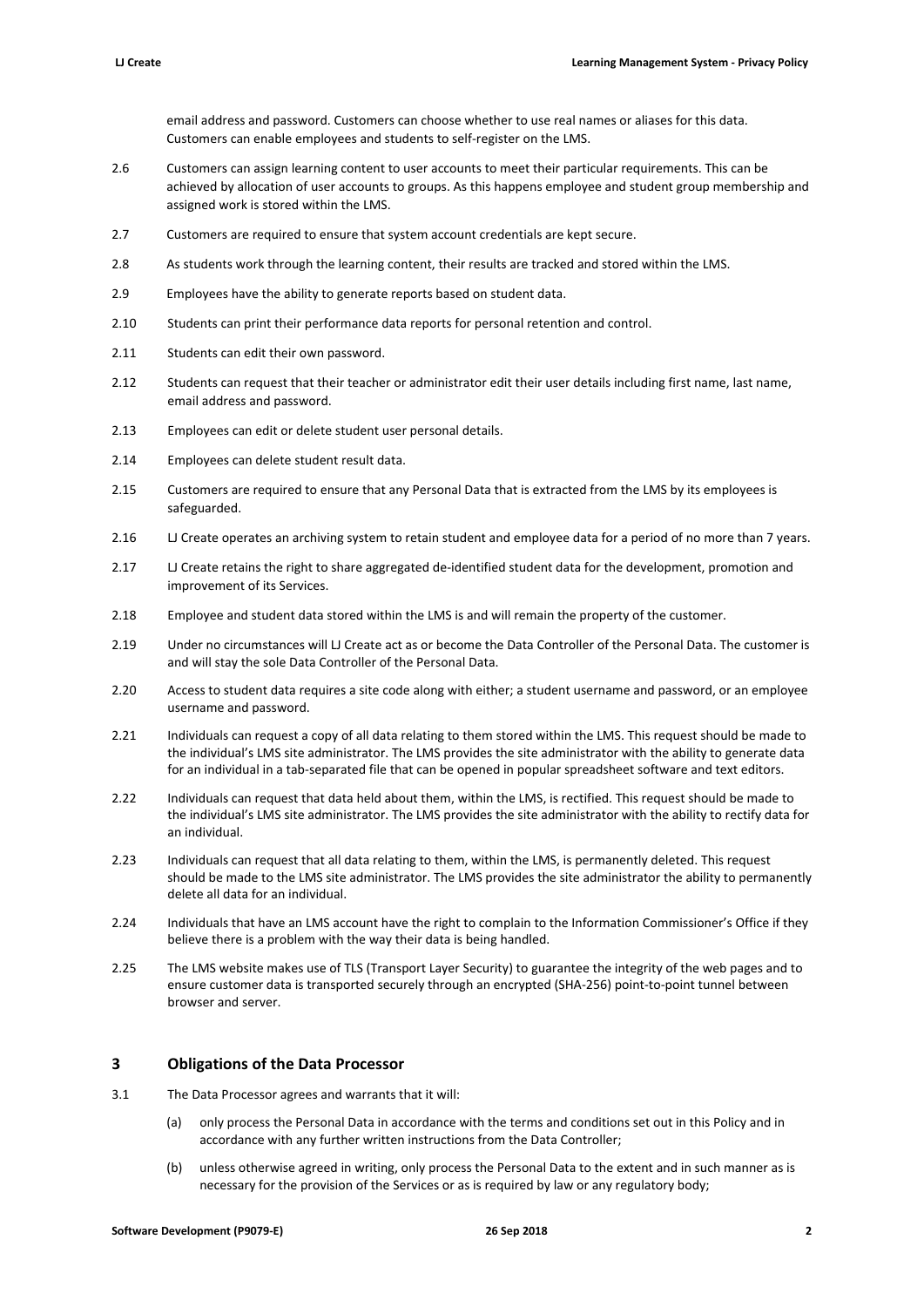- (c) keep the processed data strictly confidential and ensure that each of its employees, agents and/or permitted subcontractors engaged in processing the Personal Data will be informed of the confidential nature of the Personal Data;
- (d) implement appropriate technical and organizational measures to protect Personal Data against unauthorized or unlawful processing and against accidental loss, destruction, damage, alteration or disclosure. Such measures shall be appropriate to the harm that might result from unauthorised or unlawful processing or accidental loss, destruction or damage to Personal Data and to the nature of Personal Data to be protected;
- (e) promptly notify the Data Controller if it receives a request from a Data Subject to have access to Personal Data or any other complaint or request relating to the Data Controller's obligations under the Data Protection Legislation and provide full cooperation and assistance to the Data Controller at the Data Controller's sole cost and expense in relation to any such complaint or request (including, without limitation, by allowing Data Subjects to have access to their Personal Data);
- (f) comply with all reasonable requests or directions by the Data Controller to enable the Data Controller to verify and/or procure that the Data Processor is in full compliance with its obligations under this Policy;
- (g) provide the Data Controller with full details of any complaint or allegation that the Data Controller is not complying with the Data Protection Legislation by a Data Subject or from the relevant Data Protection Authority;
- (h) assist the Data Controller (at the cost of the Data Controller) in taking any action that the Data Controller reasonably deems appropriate to deal with such complaint or allegation pursuant to clause 3.1 (a).
- 3.2 Notwithstanding anything else in the Policy, the Data Processor shall not be in breach of the Policy to the extent that any such breach and/or failure to comply with the Policy is necessary to comply with the Data Protection Legislation and/or any rule, order or enforcement notice of a competent authority in respect of the Data Protection Legislation.
- 3.3 Upon the termination of the provision of the Service all Personal Data processed by Data Processor on behalf of the Data Controller and its copies will be immediately returned/provided to the Data Controller, or the Data Processor shall, by the choice of the Data Controller, destroy all Personal Data and certify the Data Controller that it did so.

## **4 Obligations of the Data Controller**

- 4.1 The Data Controller agrees and warrants that it shall:
	- (a) provide the Data Processor with clear, comprehensible and specific written instructions with regard to the Processing of Personal Data by the Data Processor for any activity required beyond that of the normal Services;
	- (b) provide the Data Processor with specific written instructions with regard to the security and confidentiality of the Personal Data in accordance with applicable Data Protection Legislation for any activity required beyond that of the normal Services;
	- (c) inform the Data Processor of any legitimate inspection or audit of its Processing of Personal Data by any competent Data Protection Authority which relates to the Processing by the Data Processor;
	- (d) provide the Data Processor with prior notice of any intended inspection of the Processing of Personal Data under this Policy;
	- (e) inform the Data Processor immediately of any access request, request for correction or blocking of Personal Data or any objection made by a Data Subject related to the Processing of Personal Data by the Data Processor;
	- (f) comply with all relevant provisions of the Data Protection Legislation and Spam Regulations, including but not limited to the following general obligations:
		- the informing of Data Subjects regarding the processing of their Personal Data through a privacy statement or other appropriate means;
		- the notification of the processing of Personal Data to the Data Protection Authority;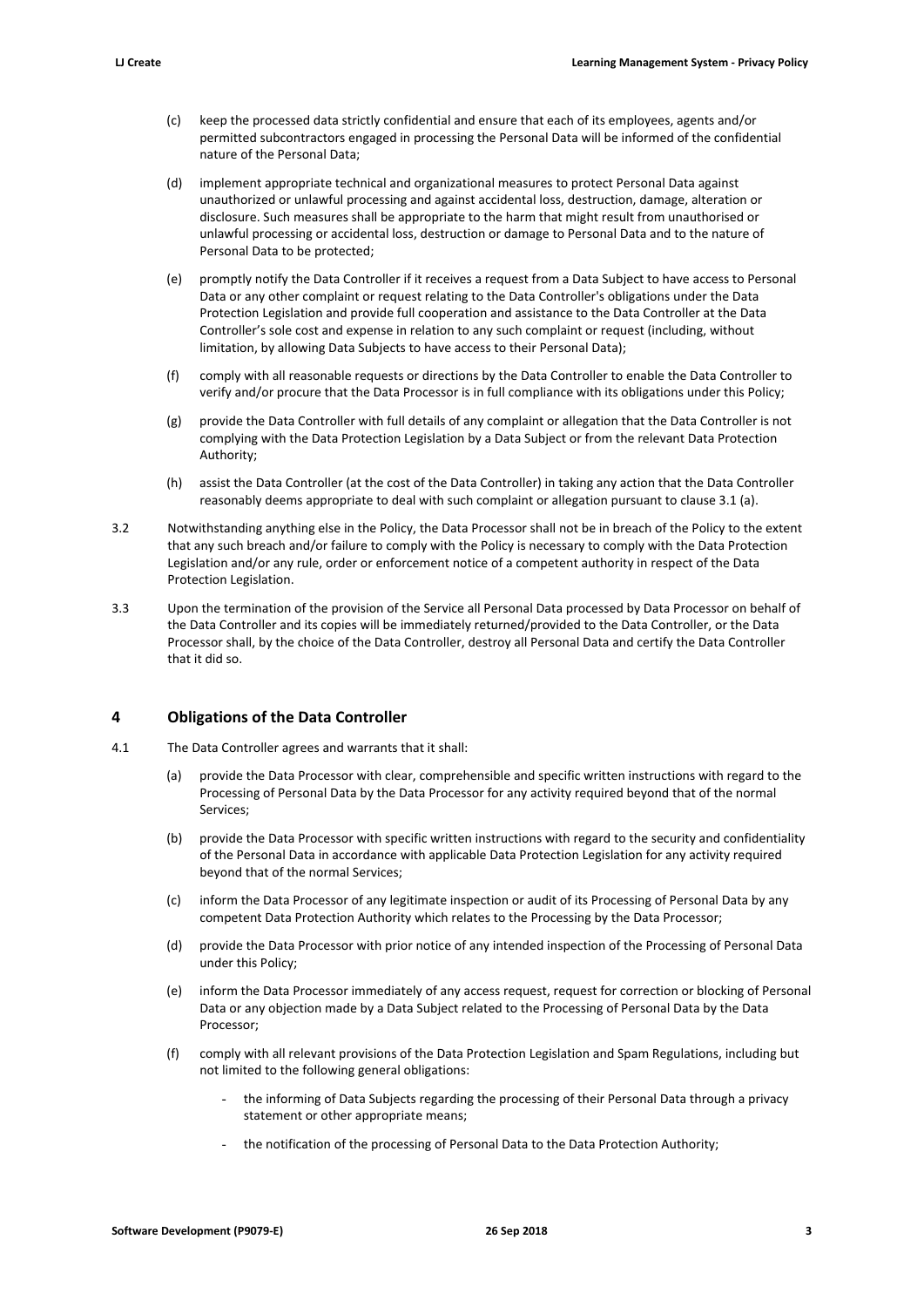- the compliance with applicable Spam Regulations regarding the sending of unsolicited messages, either electronically or by ordinary post.

## **5 Indemnity**

- 5.1 The Data Controller shall indemnify the Data Processor against each claim, loss, liability and cost incurred by the Data Processor as a result of unlawful Data Processing by the Data Controller, the breach of any relevant legislation, including but not limited to relevant Data Protection Legislation and Spam Regulations or the breach of this Policy by the Data Controller or any of its employees, agents or sub‐contractors.
- 5.2 The Data Controller shall inform the Data Processor immediately regarding any claim or any threat thereof that is made to the Data Processor in relation to this Policy.
- 5.3 The Data Processor shall indemnify the Data Controller against each claim, loss, liability and cost incurred by the Data Controller as a result of a material breach of the obligations of Data Processor under this Policy.
- 5.4 The Data Processor shall inform the Data Controller immediately regarding any claim or any threat thereof that is made to the Data Controller in relation to this Policy.

## **6 Supported Regional Privacy Policies**

6.1 The Data Processor adheres to the regional privacy policies as listed in document P9240 (LMS – Supported Regional Privacy Policies).